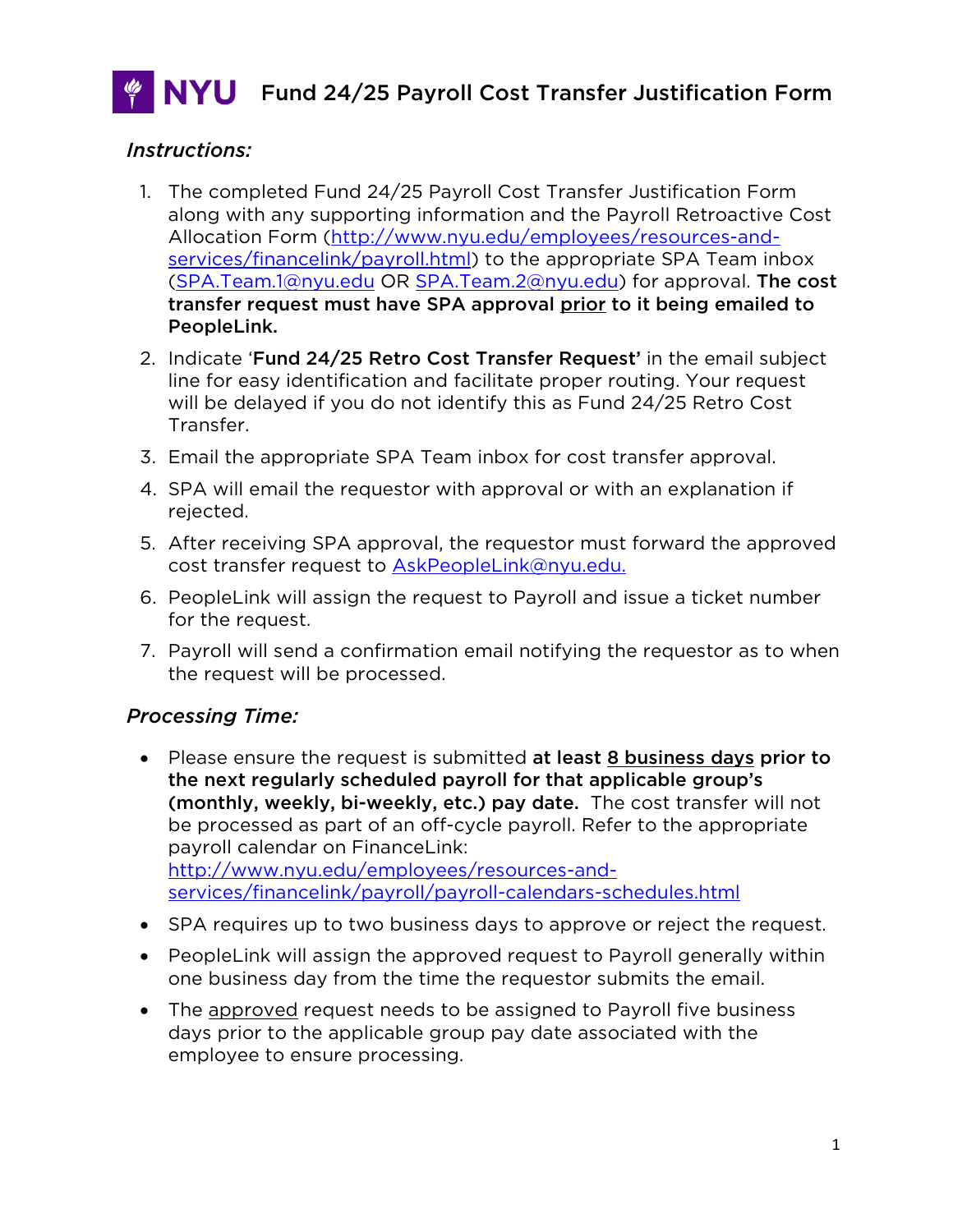

 $\frac{4}{7}$  NYU Fund 24/25 Payroll Cost Transfer Justification Form

## Justification for Transfer

Please attach required documents to the cost transfer request including:

- Payroll Retroactive Cost Allocation Form
- Salary Expense Report where charge currently resides and snapshot of Workday correction to employee's future costing allocation
- Additional correspondence such as an email from the PI to support the justification (if available but is not required)
- 1. Why was this expense originally charged to the account from which it is now being transferred?

2. Why should this charge be transferred to the proposed receiving account?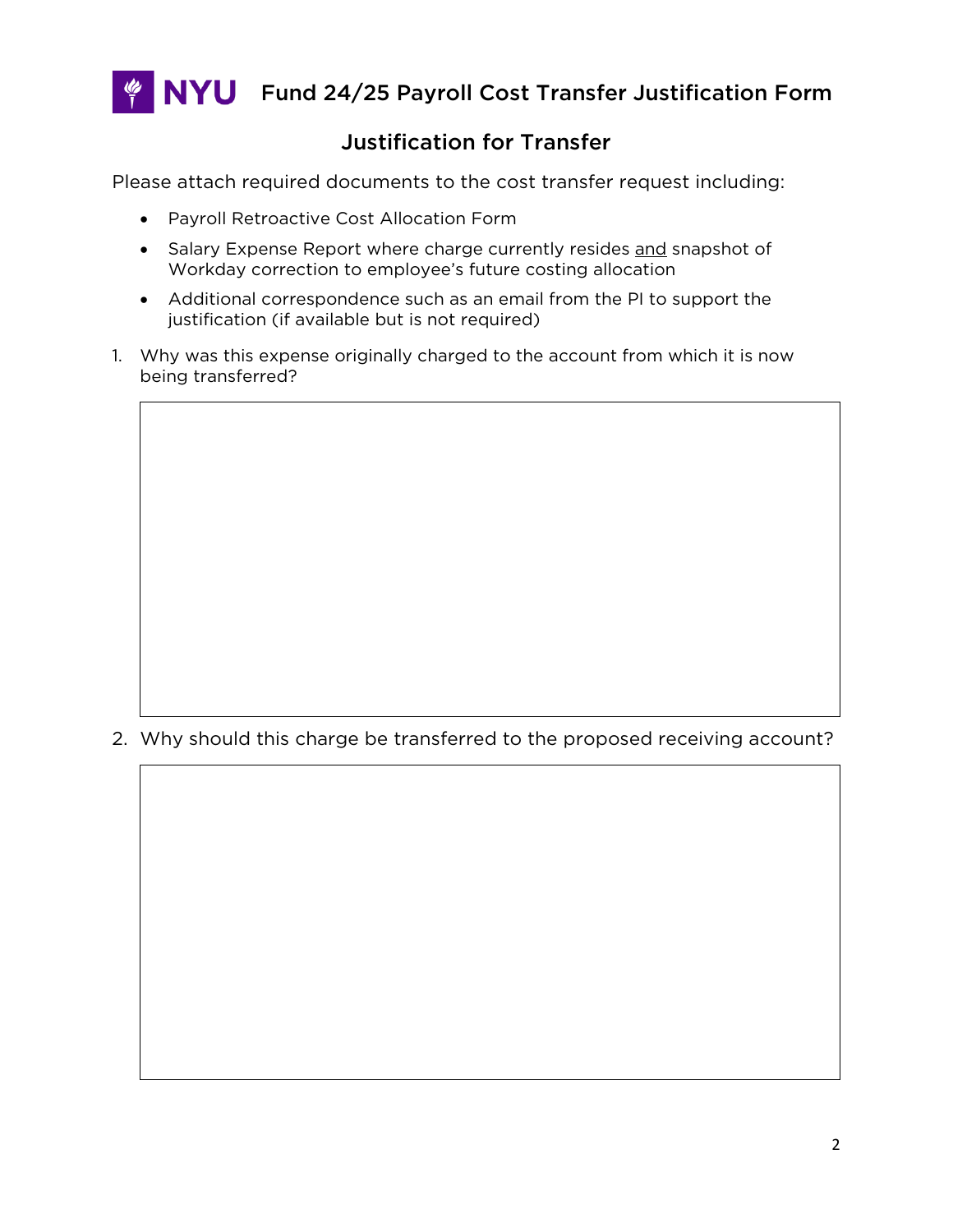

## (EXCEPTION) Late Cost Transfer Request

Complete this section in the space provided if you are requesting the transfer of expense older than 90 days including adjustments dating back to prior fiscal year. Attach additional pages if necessary.

- For Personnel Expense, the 90 days is calculated based on the check payment date of the first pay period included in the cost transfer request.
- 3. Why is the cost transfer being requested more than 90 calendar days from when the original transaction was posted in the University's general ledger?

4. What action will be taken to eliminate the future need for cost transfers of this type? Is this action being taken?